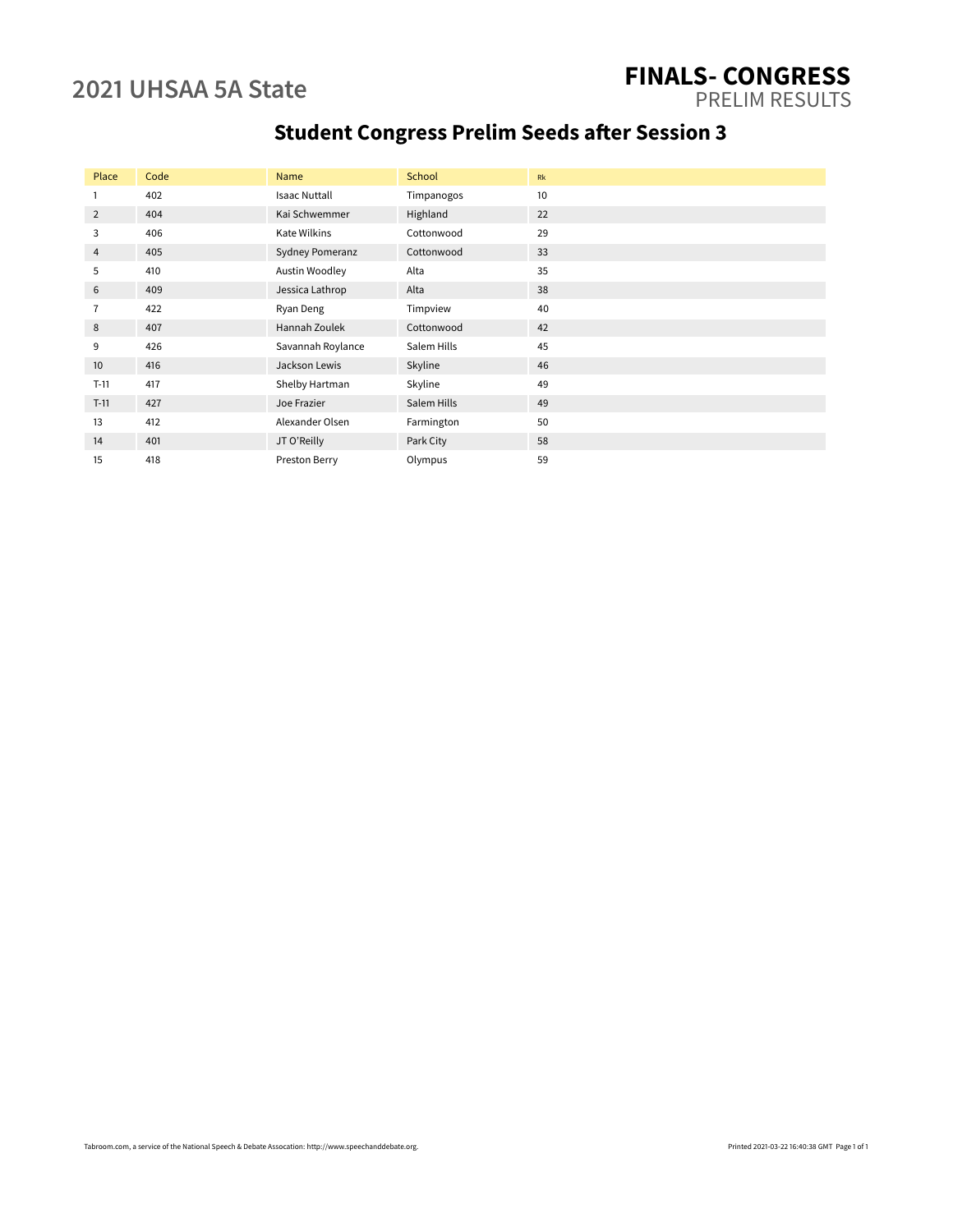### **2021 UHSAA 5A State FINALS- SPEECH** PRELIM RESULTS

## **Foreign Extemp Prelim Seeds after Finals**

| Place | Code | Name             | School     | Rk | <b>RkFn</b> | JPF <sub>n</sub> | <b>JPPm</b> | RkPm-1HL |
|-------|------|------------------|------------|----|-------------|------------------|-------------|----------|
|       | 609  | Mariam Safeudien | Alta       | 20 |             |                  |             |          |
|       | 616  | Christina Dong   | Skyline    | 20 |             |                  |             |          |
|       | 604  | Ryan Dillon      | Cottonwood | 26 |             |                  |             |          |
| 4     | 608  | Jaxson Baker     | Alta       | 26 |             |                  |             | b        |
|       | 615  | Hunter Bowden    | Skyline    | 27 |             |                  |             |          |

## **Impromptu Prelim Seeds after Finals**

| Place          | Code | Name                  | School     | Rk | <b>RkFn</b> | JPFn | <b>JPPm</b> | RkPm-1HL |
|----------------|------|-----------------------|------------|----|-------------|------|-------------|----------|
|                | 827  | Bella Larsen          | Bonneville | 18 |             |      |             |          |
| 2              | 808  | <b>Trinity Medina</b> | Cottonwood | 23 |             |      |             |          |
| 3              | 815  | David Sun             | Skyline    | 24 |             |      |             |          |
| $\overline{4}$ | 817  | Adrian Sucahyo        | Skyline    | 26 |             |      |             |          |
| 5              | 814  | Abigail Bennett       | Farmington | 30 |             |      |             |          |
| 6              | 810  | Abby Hansen           | Alta       | 33 |             |      |             |          |

### **National Extemp Prelim Seeds after Finals**

| Place | Code | Name                   | School     | Rk | RkFn | JPFn | <b>JPPm</b> | RkPm-1HL |
|-------|------|------------------------|------------|----|------|------|-------------|----------|
|       | 509  | Aiden McMillan         | Skyline    | 12 |      |      |             |          |
| 2     | 510  | <b>Trevor McMillan</b> | Skyline    | 19 |      |      |             |          |
| $T-3$ | 507  | Rozlyn NeVille         | Farmington | 27 |      |      |             |          |
| $T-3$ | 514  | Adelyn Kobe            | Olympus    | 27 |      |      |             |          |
| 5     | 502  | Jackson Kirkwood       | Cottonwood | 30 |      |      |             |          |
| 6     | 522  | Luke Amsden            | Bonneville | 31 |      |      |             | 4        |

### **Original Oratory Prelim Seeds after Finals**

| Place | Code | Name           | School         | Rk | <b>RkFn</b> | JPF <sub>n</sub> | <b>JPPm</b> | RkPm-1HL |
|-------|------|----------------|----------------|----|-------------|------------------|-------------|----------|
|       | 720  | Kian Crawford  | Skyline        | 24 |             |                  |             |          |
| 2     | 711  | Mia Jones      | Alta           | 25 |             |                  |             |          |
|       | 728  | Keeley Gibson  | Timpview       | 26 |             |                  |             |          |
| 4     | 719  | Ashley Wilson  | Maple Mountain | 27 |             |                  |             |          |
| T-5   | 710  | Merrin Maughan | Alta           | 30 |             |                  |             |          |
| $T-5$ | 732  | Olivia Schacht | Bonneville     | 30 |             |                  |             |          |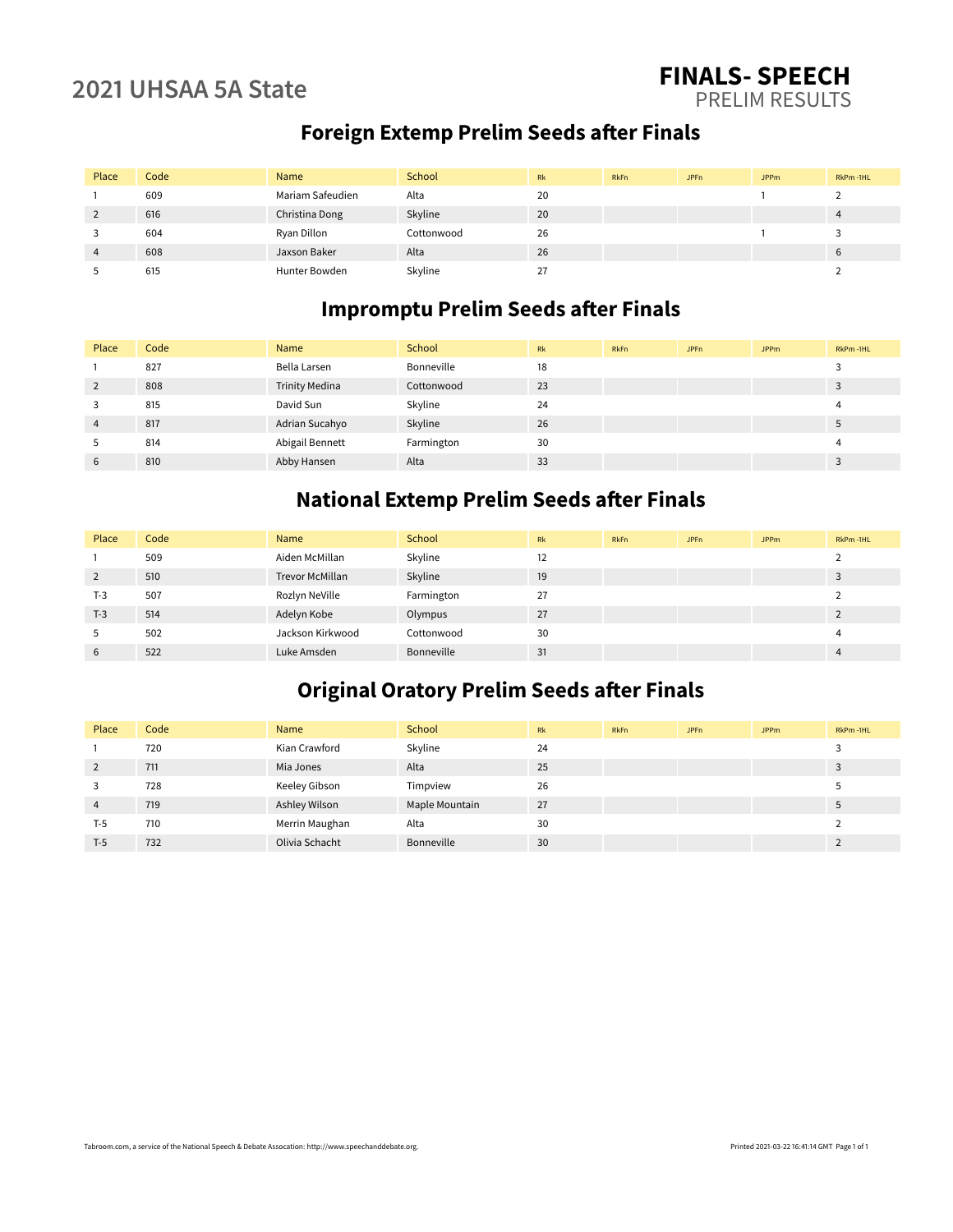# **Policy Prelim Seeds after Finals**

| Place | Code            | Name               | School      | WinPr |
|-------|-----------------|--------------------|-------------|-------|
|       | 10 <sup>1</sup> | Gladson & Waldmann | Park City   |       |
|       | 111             | Mead & Kearns      | Salem Hills |       |

### **Public Forum Prelim Seeds after Finals**

| Place | Code | Name              | School      | WinPr |
|-------|------|-------------------|-------------|-------|
|       | 229  | Gailey & Park     | Bonneville  |       |
|       | 227  | Ah Kuoi & Nielsen | Salem Hills |       |

## **Lincoln Douglas Prelim Seeds after Finals**

| Place | Code | Name           | <b>School</b> | WinPr |
|-------|------|----------------|---------------|-------|
|       | 301  | Carly McAleer  | Park City     |       |
|       | 341  | Christian Berg | Salem Hills   |       |